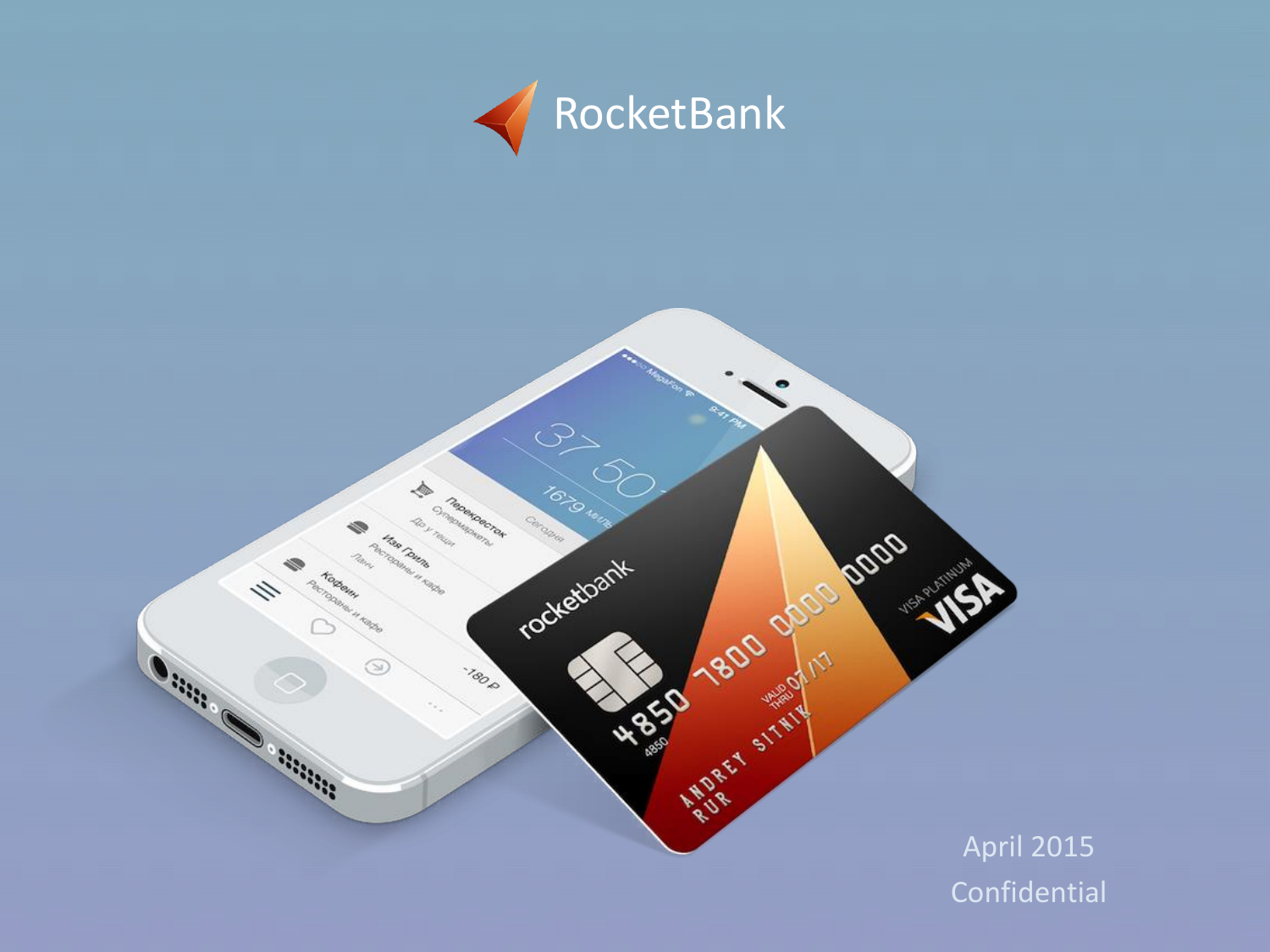## A new model - Light bank approach - turns cost structure and timeto-market upside down

"RocketBank is not a bank itself, rather it's a mobile app with banking abilities" (TechCrunch)



- Marketing & Customer acquisition +
- Product Development
- Customer Service
- RocketBank **Bank Partner** 
	- Bank Accounts
	- Cards Issuance & Processing
	- Bank License & Deposit Insurance

Mobile App + Card

#### **Next Gen Bank**

- We can enter markets unprecedentedly fast and cost-efficient
- One backend integration for several countries
- Full focus on product, service and marketing innovation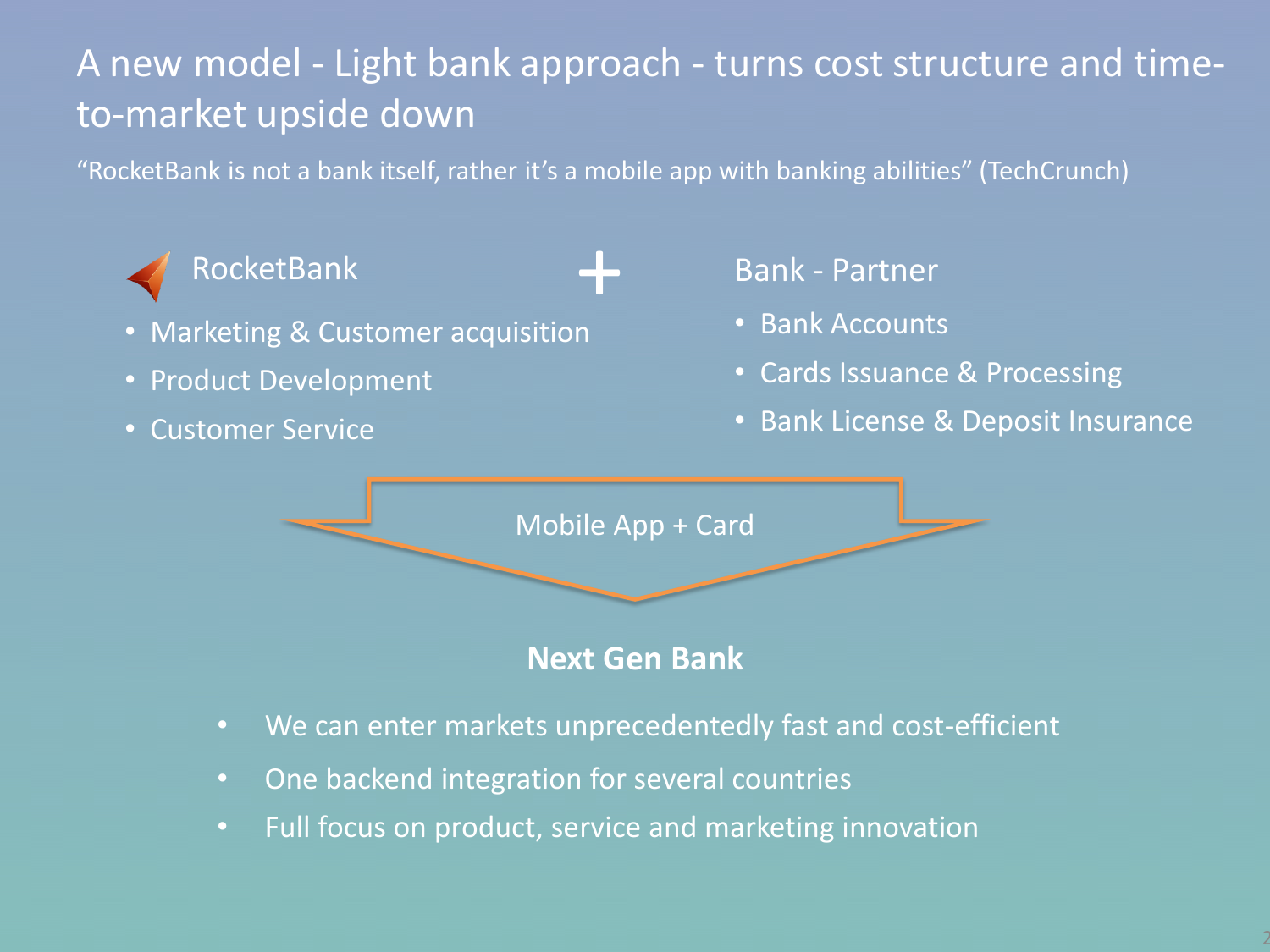RocketBank focuses on great user experience and usability for emerging wave of Mobile & Social Networks users

Our product already includes the following features (1 year since market launch):

- Traditional bank services entirely mobile eliminated need for desktop
- Personal Financial Management ("Mint")
- 3<sup>rd</sup> party Deals Integration (affiliate)
- P2P money transfers via contacts or Facebook
- Universal loyalty miles to be redeemed with any merchant
- Card2Card transactions and replenishment
- Chat-like support interaction with "real" language customer service

… and we add new features every month

See more details at --> https://rocketbank.ru/

3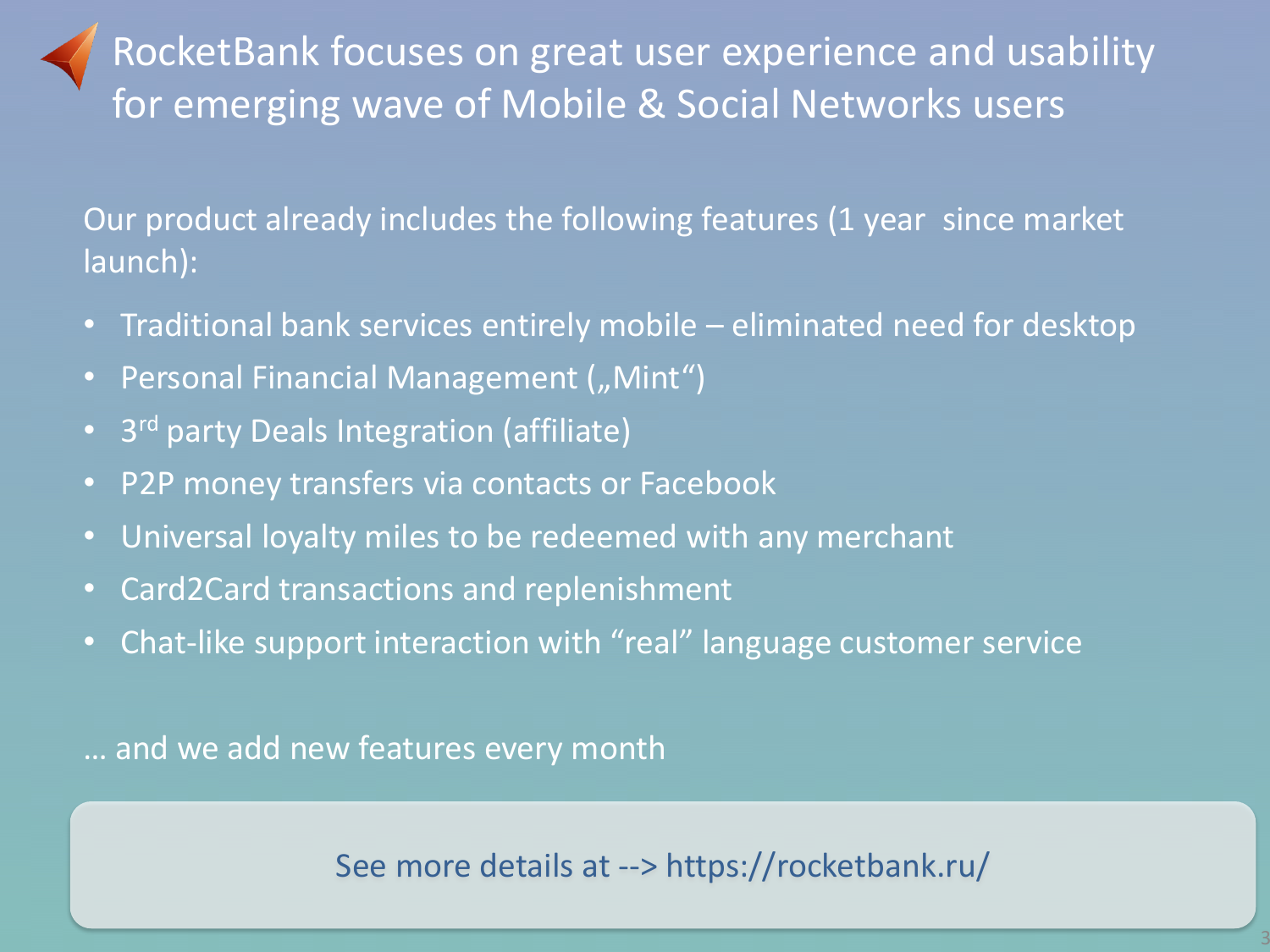# **The Solution**: Build low-cost direct banking model focusing on great user experience and usability for mobile-savvy users

- Direct banking model dramatically decreases costs. We share the higher margin with users, which makes the product economically attractive;
- Innovations in all operations areas: creative & viral marketing approach, application design, communication points, starting with pack design to client support natural language chat;
- Mobile channel of communication is time-saving and convenient for new fast-emerging audience. E.g. 99% of our customers prefer to chat with our Support Service via app, than to call, like they get used with FB;
- Our approach attracts affluent audience. E.g. RocketBank customers have 4x higher card turnover, than average.

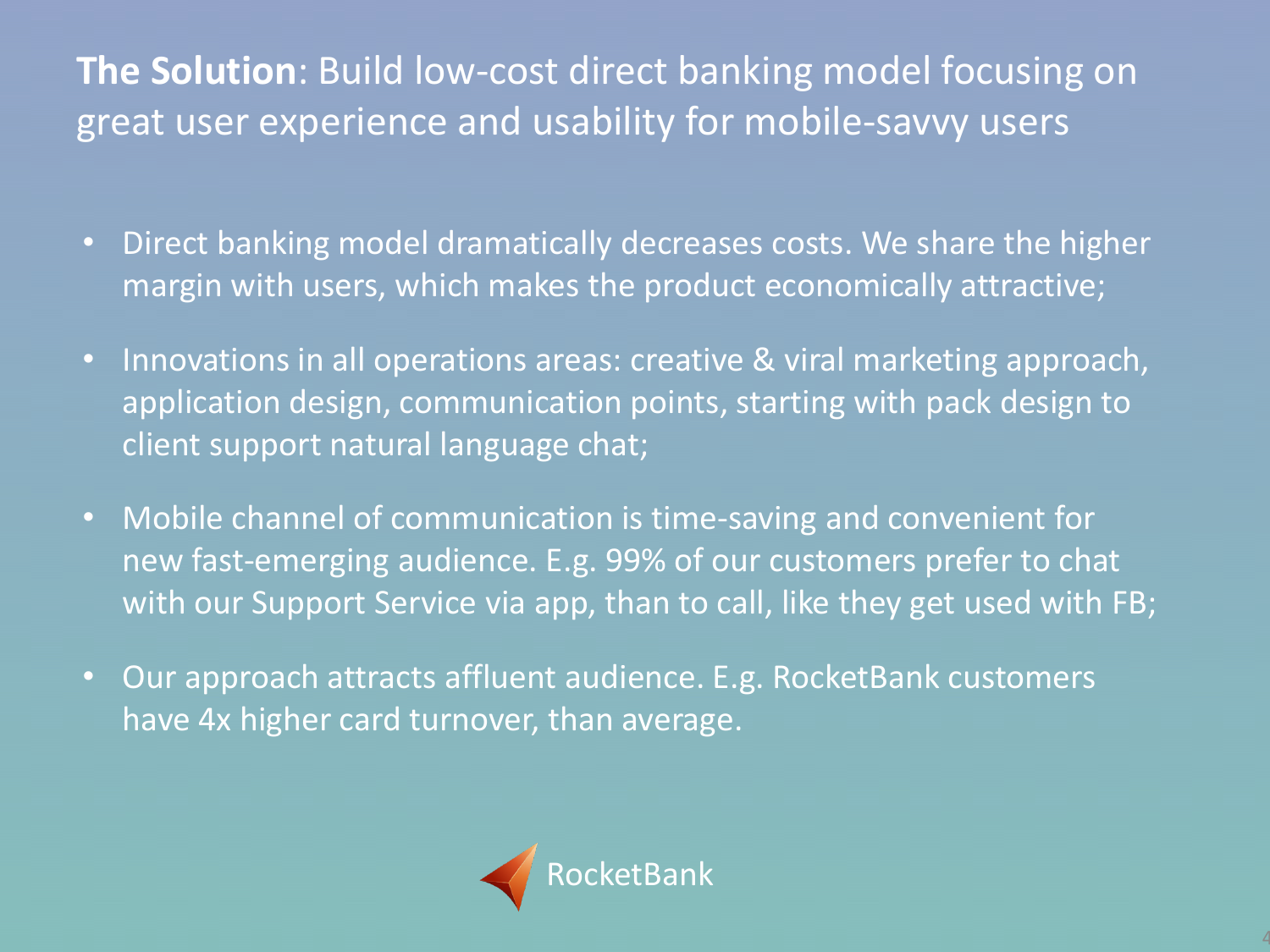### The model is based upon several powerful trends in the banking industry

Mobile

Frequent mobile interaction is transforming traditional role and functionality. Smartphone is a primary communication channel for younger audience.

**Direct** 

Usual banks need to pay for branches and old infrastructure. Direct banking model dramatically decrease expenses and allows to propose better conditions to customers.

**Mass** Customization Mobile platform, easy feature configuration, access to geotargeted purchase behavior and social networks profiles of costumers allows us to broadly customize our product for different users and merchant partnerships.

And we have built everyday trusted communication channel with customers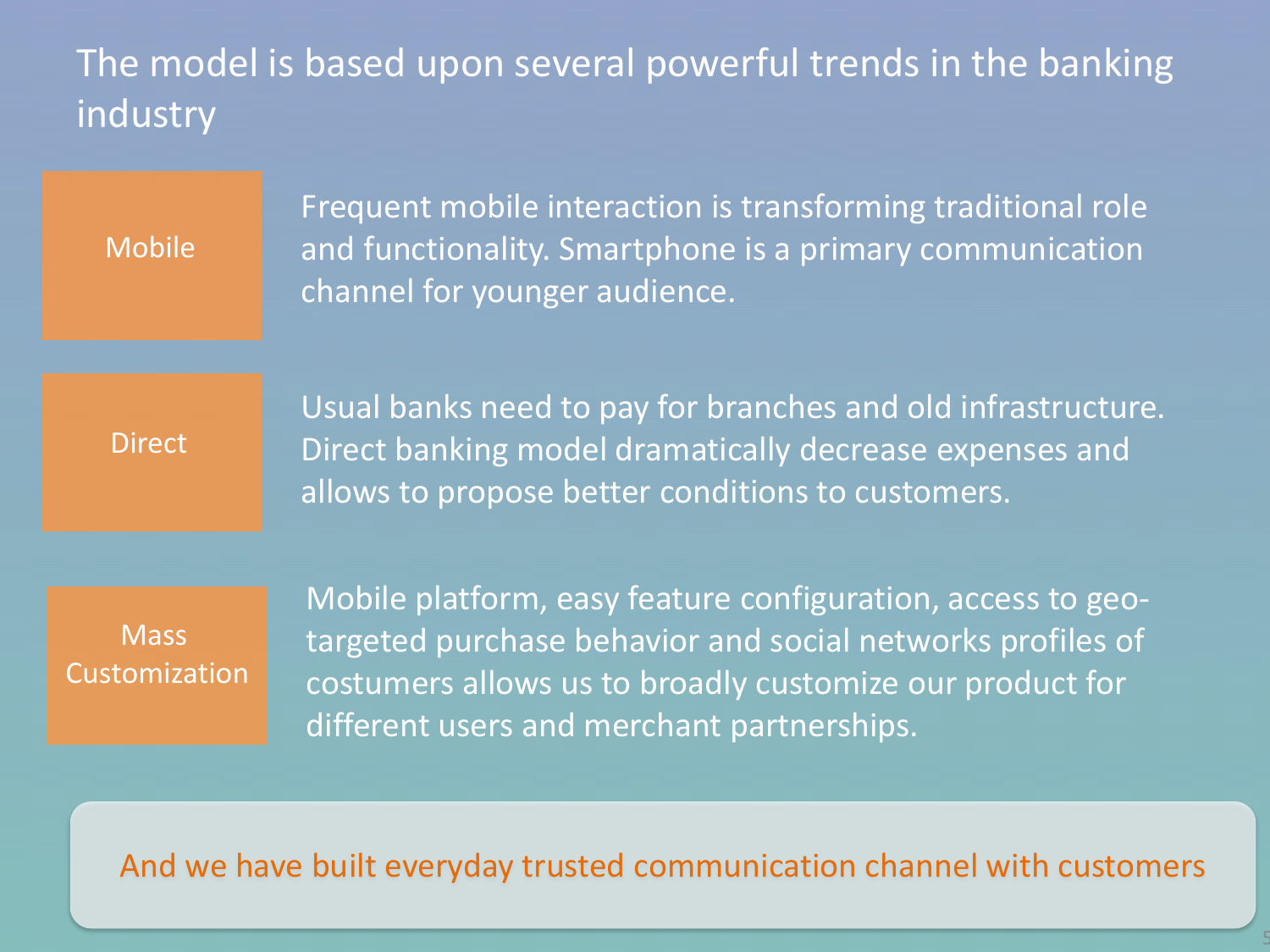## Our achievements and capabilities

#### **Our major achievements:**

- We developed and improved all the Direct Banking processes: onboarding, delivery, customer support
- We developed one of the best mobile banking solutions on the market for iOS, Android and **Windows**
- We successfully integrated with several banks
- We were chosen as an operator for two important co-branded products (Metropolis, Malina)

#### **Our capabilities:**

- Quickly develop adopt the product for customers' and partners' needs
- Quickly plug-in to processing and core banking systems of new bank partners
- Achieve high user loyalty: ~70% user retention in 18 months, over 50% of new customers come on the recommendation of friends
- Efficiently and creatively promote the product with very limited budget

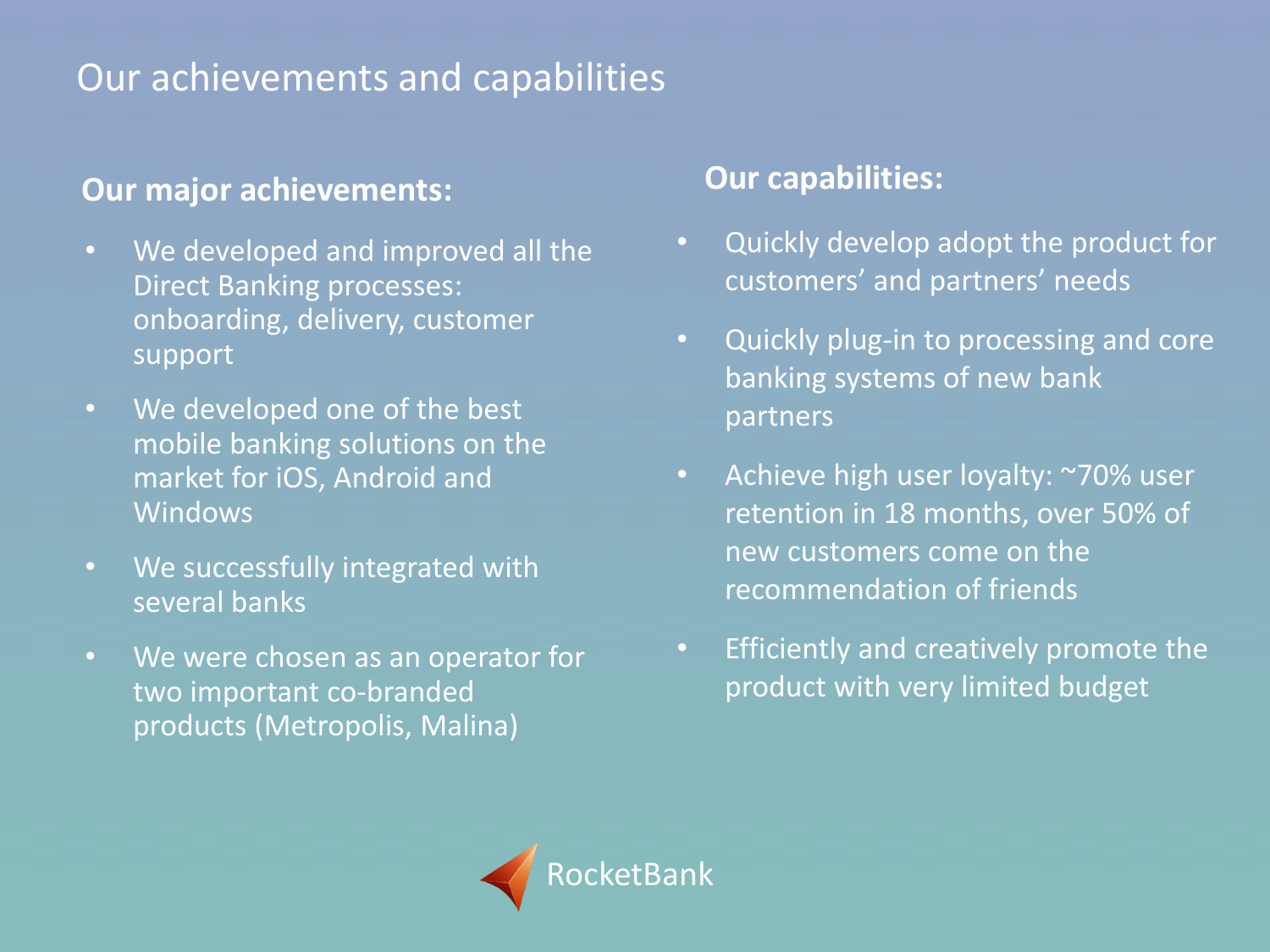

#### Project Highlights



Average monthly turnover (thous RUR):

- Money IN– **57 k**.
- POS transactions– **25** k.
- ATM Cashout 15 k.
- Average deposit 250 k.

Target audience:

- Advanced urban population. Active smartphone users.
- 65% of clients are 25 to 35 years old